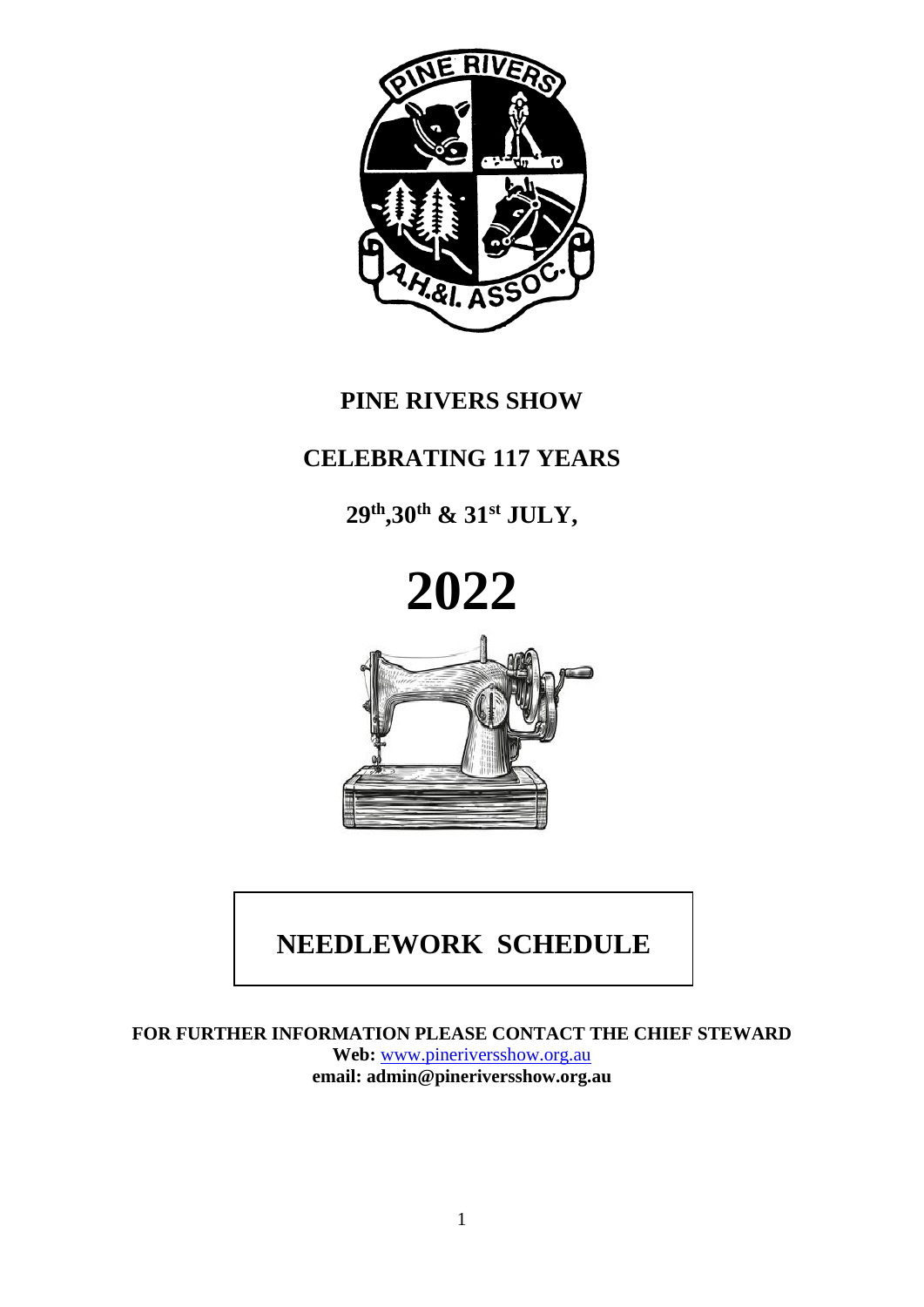#### **PINE RIVERS A.H. & I. ASSOCIATION NEEDLEWORK - SECTION 8**

| <b>STEWARDS:</b>    | <b>SAMANTHA HORNE</b><br><b>JENNY BAILEY</b><br><b>SHOW OFFICE:</b>                                                                                                                                                        | 0412 093 228<br>0408 125 357<br>3205 2597                                                                           |  |  |  |
|---------------------|----------------------------------------------------------------------------------------------------------------------------------------------------------------------------------------------------------------------------|---------------------------------------------------------------------------------------------------------------------|--|--|--|
| <b>ENTRIES:</b>     | All exhibits are to be delivered to the Wyruna room at the showgrounds on:<br>Sunday 24th July 2022 from 10.00am-2.00pm<br>Monday 25th July 2022 from 4.30PM-7.30PM<br><b>NO LATE ENTRIES WILL BE ACCEPTED</b>             |                                                                                                                     |  |  |  |
| PICK UP:            | Exhibits <b>SHOULD</b> be collected from the needlework pavilion<br>ON MONDAY 1ST AUGUST2022 FROM 3PM TO 7.00PM<br>Alternative arrangements to collect articles may be made by phoning the Show Secretary<br>on 3205 2597. |                                                                                                                     |  |  |  |
| <b>ENTRY FEES</b>   | Classes 1 to 50<br>Classes $51$ to $76$<br>Class 77                                                                                                                                                                        | \$2.00 per entry<br>\$1.50 per entry (excluding Class 59).<br>\$5.00 Challenge Kit (includes Competition entry fee) |  |  |  |
| <b>PRIZE MONEY:</b> | <b>FIRST PRIZE</b><br><b>SECOND PRIZE</b><br>THIRD PRIZE                                                                                                                                                                   | <b>MINIMUM VALUE \$25.00</b><br><b>MINIMUM VALUE \$15.00</b><br><b>CARD ONLY</b>                                    |  |  |  |

Any PRIZE STATED MAY BE SUBSTITUTED WITH A CASH OR VOUCHERS TO THAT VALUE.

**IMPORTANT CONDITIONS OF ENTRY (***ASSOCIATIONS REGULATONS***)**

- **1.** TO QUALIFY FOR NEEDLEWORK SECTION **- ENTRY MUST BE EXECUTED (all or part thereof) WITH CROCHET HOOK OR NEEDLE (FELTING, KNITTING, HAND OR MACHINE).**
- **2. ENTRY FORM MUST ACCOMPANY ALL ENTRIES** when they are DELIVERED. IF NAME OF EXHIBITOR IS ATTACHED, THIS MUST BE HIDDEN FROM JUDGES VISION.
- **3. IF AN ARTICLE OF NEEDLEWORK HAS PREVIOUSLY WON A PRIZE AT THE PINE RIVERS SHOW, IT IS NOT ELIGIBLE FOR JUDGING IN THIS COMPETITION**.
- **4.** The Stewards reserve the right to declare a non-competition in any class in which there are less than three entries or where insufficient articles are entered in a class, some classes may be combined. The Stewards have the right to determine matters relating to any Class in Needlework. **Stewards decisions are final.**
- **5.** We regret that the above Association cannot accept any liability for loss or damage of entries while in the custody of the Association, however all due care will be exercised**. (Please ensure all hanging wires are of ample strength.)**
- **6.** PLEASE RETAIN RECEIPT FOR ENTRY FEES & PRODUCE IT AS PROOF OF OWNERSHIP OF ITEMS FOR PICK UP.
- **7.** ALL EXHIBITS MUST BE THE WORK OF THE COMPETITOR & TO BE MADE WITHIN THE LAST EIGHTEEN MONTHS.

### **8. ALL EXHIBITS MUST BE COLLECTED ON MONDAY 1 ST AUGUST BETWEEN 3.00PM AND 7.00PM.**

- **9.** ENTRIES CAN BE SOLD DURING SHOW. A COMMISION OF 10% WILL BE RETAINED.
- **10.** ALL ITEMS FOR SALE MUST HAVE A PRICE TAG ATTACHED,SHOWING THE NAME AND COST(FIRST THREE LETTERS OF SURNAME EG SMITH = SMI, SMI2 ETC) AND PRICE.
- **11.** IF YOU WISH FOR YOUR QUILT TO BE HANG , PLEASE HAVE A SLEEVE ATTACHED TO BACK OF QUILT.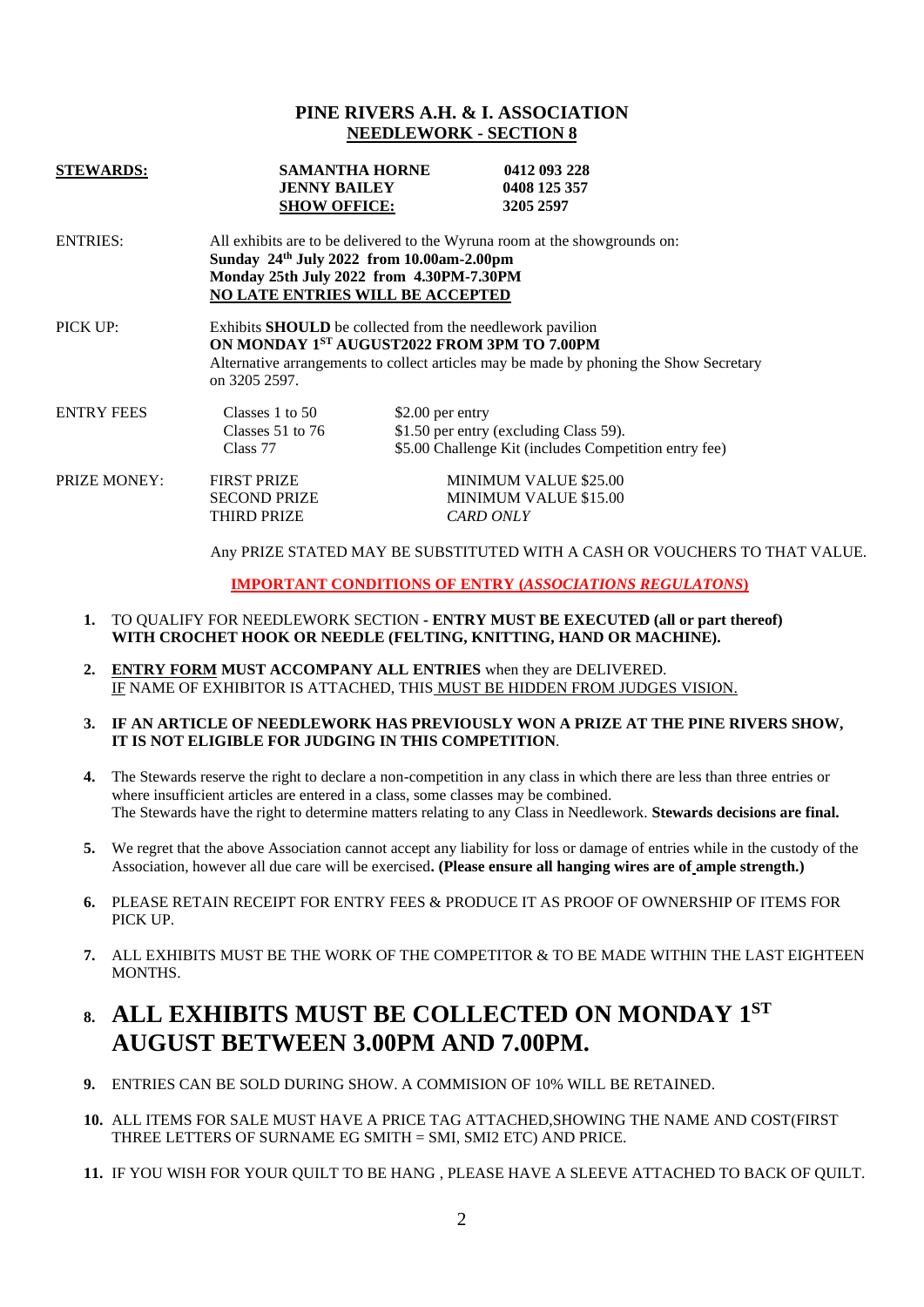### **CROCHET SECTION: A**

- **CLASS NO**
- 01 Bed Rug
- 02 Knee Rug
- 03 Afghan Rug.
- 04 Any item in crochet not mentioned above.

#### **KNITTING SECTION: B**

- *HANDMADE:*
- 05 Bed rug, Knee Rug or Afghan Rug
- 06 Any other hand-knitted item not mentioned.

#### **EMBROIDERY SECTION: C**

- 07 Picture in counted cross-stitch & framed.
- 08 Article in smocking Sponsored by
- QUEENSLAND SMOKING GUILD
- 09 Any other hand embroidered article

#### **PATCHWORK & QUILTING SECTION: D**

- 10 Any patchwork OUILT.
- 11. Any other patchwork items.

#### **MISCELLANEOUS SECTION: E**

- 12.Any type of Bag.
- 13 Any type of Beanie.
- 14. Any computerised machine embroidery.
- 15. Any hand-crafted Dolls Toys or Bears.
- 16. Any dressed doll or bear, clothing made by entrant.
- 17. Any item not mentioned above

#### **SCHOOL STUDENTS SECTION: F**

#### **(Please state age and year level of student)**

- 18. Any Primary School Entrant
- 19. Any High School Entrant.

#### **OVER 70'S SECTION: G**

- 20. Any article of Knitting or Crochet.
- 21. Any machine-made article.
- 22. Any hand worked Item,
- 23. Any Nursing/Care Home group item.

#### **INTELLECTUALLY DISABLED SECTION: H**

24. Any hand-crafted item

#### **INDIVIDUAL CREATIVE SECTION: I**

- 25. Any item Christmas Themed
- 26. Any other theme itemed eg Easter Halloween or Wedding etc...

#### **ANY OF THE ABOVE CLASSES CAN BE SPLIT AT JUDGES DISCRETION.**

#### **SPECIAL AWARDS**

- **GRAND CHAMPION EXHIBIT OF NEEDLEWORK RIBBON donated by** *Q.C.W.A. Pine Rivers*
- **ENCOURAGEMENT AWARD RIBBON donated by** *Q.C.W.A***.** *Pine Rivers*
- **JUNIOR CHAMPION EXHIBIT OF NEEDLEWORK RIBBON donated by** *AUSTRALIAN SEWING GUILD Inc.*
- **JUNIOR ENCOURAGEMENT AWARD RIBBON donated by** *AUSTRALIAN SEWING GUILD Inc.*
- **JUDGE'S ENCOURAGEMENT AWARD RIBBON donated by** *AUSTRALIAN SEWING GUILD Inc.*
- **PATRON'S ENCOURAGEMENT AWARD RIBBON donated by** *PINE RIVERS A.H.& I. Assn*

#### **GAY FETHERSTONHAUGH AWARD FOR CROCHET/KNITTING RIBBON & PRIZE donated by** *Q.C.W.A***.** *Pine Rivers*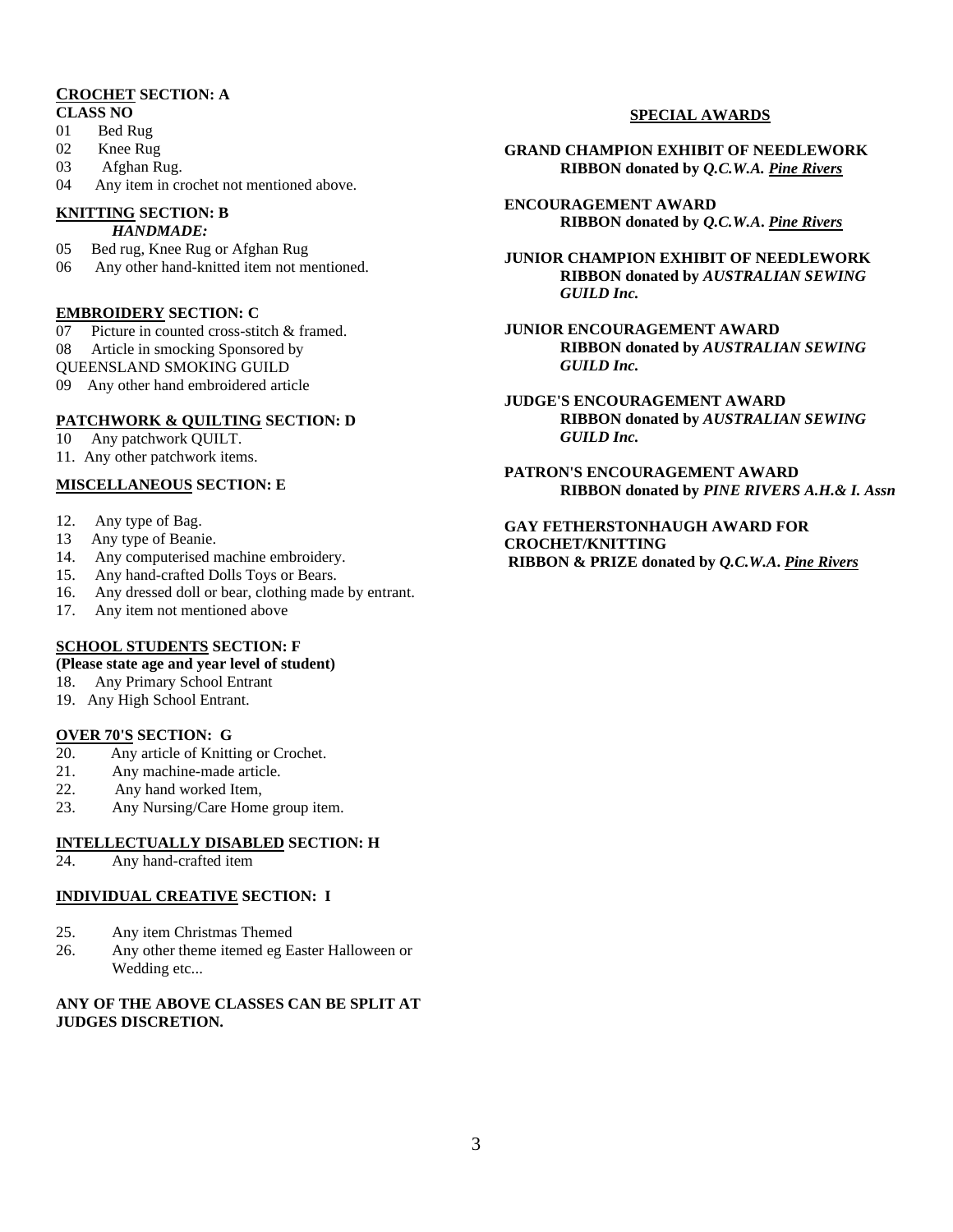# *THANK YOU TO OUR SPONSORS*

### *OLDE SHOW BAGS*

*Pine Rivers Showgrounds 757 Gympie Road, Lawnton PO Box 12 Lawnton 4501*

### *EAST COAST FABRICS*

*14 Paisley Drive, Lawnton 4501 John Holliday Ph 3889 6024 [eastcoastfabrics@acenet.net.au](mailto:eastcoastfabrics@acenet.net.au)*

### *AUSTRALIAN SEWING GUILD*

*"Sharing and furthering the Art of Sewing" www.aussew.org.au*

### *MAKE IT HOBBY N CRAFT*

*70 Rostrevor Rd, Boondall 4017 Monique 3265 2082 www.makeithobbyncraft.com.au*

### *CHERA BELLA BUTTONS*

*PO Box 2034 Keperra, 4054 Kez Batch Cherabellabuttons.com.au/shop*

### *FAERIES IN MY GARDEN*

*70 Park Rd, Shorncliffe 4017 Lesley McConnell Ph 3869 0808*

*Q.C.W.A. PINE RIVERS BRANCH Queensland Country Womens Assn*

### YOUR CONTINUED PATRONAGE OF OUR SPONSORS

### ENSURES THE ONGOING SUCCESS OF OUR SECTION.

**THANK YOU**